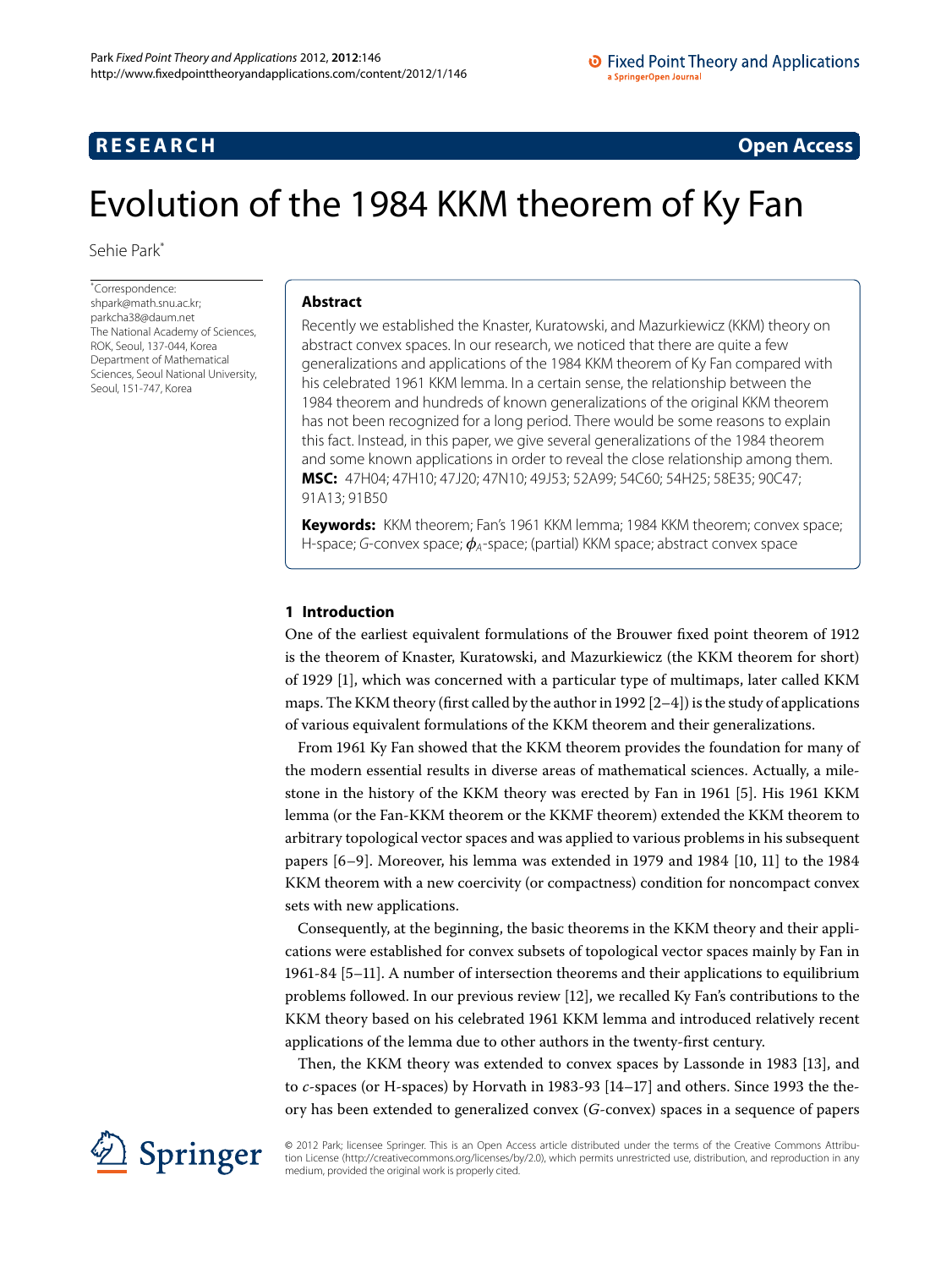of the present author and others. Since 2006 the main theme of the theory has become abstract convex spaces in the sense of Park. The basic theorems in the theory have many applications to various equilibrium problems in nonlinear analysis and other fields. In our another review [\[](#page-13-5)18], we recalled our versions of general KKM type theorems for abstract convex spaces and introduced relatively recent applications of various generalized KKM type theorems due to other authors in the twenty-first century.

While we were studying  $[12, 18]$  $[12, 18]$  $[12, 18]$  $[12, 18]$ , we noticed that there are quite a few generalizations and applications of the 1984 KKM theorem of Ky Fan. In a certain sense, nobody noticed the relation between the theorem and hundreds of known generalizations of the original KKM theorem. There would be some reasons to explain this fact. Instead, in this paper, we introduce several generalizations of the 1984 theorem and some known direct applications in order to reveal the close relationship among them.

<span id="page-1-0"></span>In Section 2 of this paper, we introduce the recent concepts of abstract convex spaces and partial KKM spaces and the modern versions of some most general KKM type theorems. Section 3 recalls Ky Fan's contributions to the KKM theory based on his celebrated 1961 KKM lemma and his 1984 KKM theorem. Section 4 deals with the evolution of the 1984 theorem, and we deduce several important generalizations. Section 5 is devoted to the discussion on relatively recent applications of the 1984 theorem due to other authors in the twenty-first century. Finally, Section deals with some remarks on current studies of the KKM theory.

#### **2 Abstract convex spaces and general KKM theorems**

Multimaps are also simply called maps. Let  $\langle D \rangle$  denote the set of all nonempty finite subsets of a set  $D$ . Recall the following  $[19-21]$  $[19-21]$ :

**Definition** An *abstract convex space*  $(E, D; \Gamma)$  consists of a topological space  $E$ , a nonempty set *D*, and a multimap  $\Gamma : \langle D \rangle \to E$  with nonempty values  $\Gamma_A := \Gamma(A)$  for  $A \in \langle D \rangle$ .

For any  $D' \subset D$ , the  $\Gamma$ -convex hull of  $D'$  is denoted and defined by

$$
\mathrm{co}_{\Gamma} D' := \bigcup \{ \Gamma_A \mid A \in \langle D' \rangle \} \subset E.
$$

A subset *X* of *E* is called a  $\Gamma$ -convex subset of  $(E, D; \Gamma)$  relative to  $D'$  if for any  $N \in \langle D' \rangle$ , we have  $\Gamma_N \subset X$ , that is,  $\text{co}_{\Gamma} D' \subset X$ .

In case  $E = D$ , let  $(E; \Gamma) := (E, E; \Gamma)$ .

**Definition** Let  $(E, D; \Gamma)$  be an abstract convex space and *Z* be a topological space. For a multimap  $F$  :  $E$  — $\circ$   $Z$  with nonempty values, if a multimap  $G$  :  $D$  — $\circ$   $Z$  satisfies

$$
F(\Gamma_A) \subset G(A) := \bigcup_{y \in A} G(y) \quad \text{for all } A \in \langle D \rangle,
$$

then *G* is called a *KKM map* with respect to *F*. A *KKM map G* : *D* - *E* is a KKM map with respect to the identity map  $1_F$ .

A multimap *F* : *E* - *Z* is called a KC-*map* (resp., a KO*-map*) if, for any closed-valued (resp., open-valued) KKM map  $G: D \to Z$  with respect to  $F$ , the family  $\{G(y)\}_{y \in D}$  has the finite intersection property. In this case, we denote *F* ∈  $\Re\mathfrak{C}(E,D,Z)$  (resp., *F* ∈  $\Re\mathfrak{O}(E,D,Z)$ ).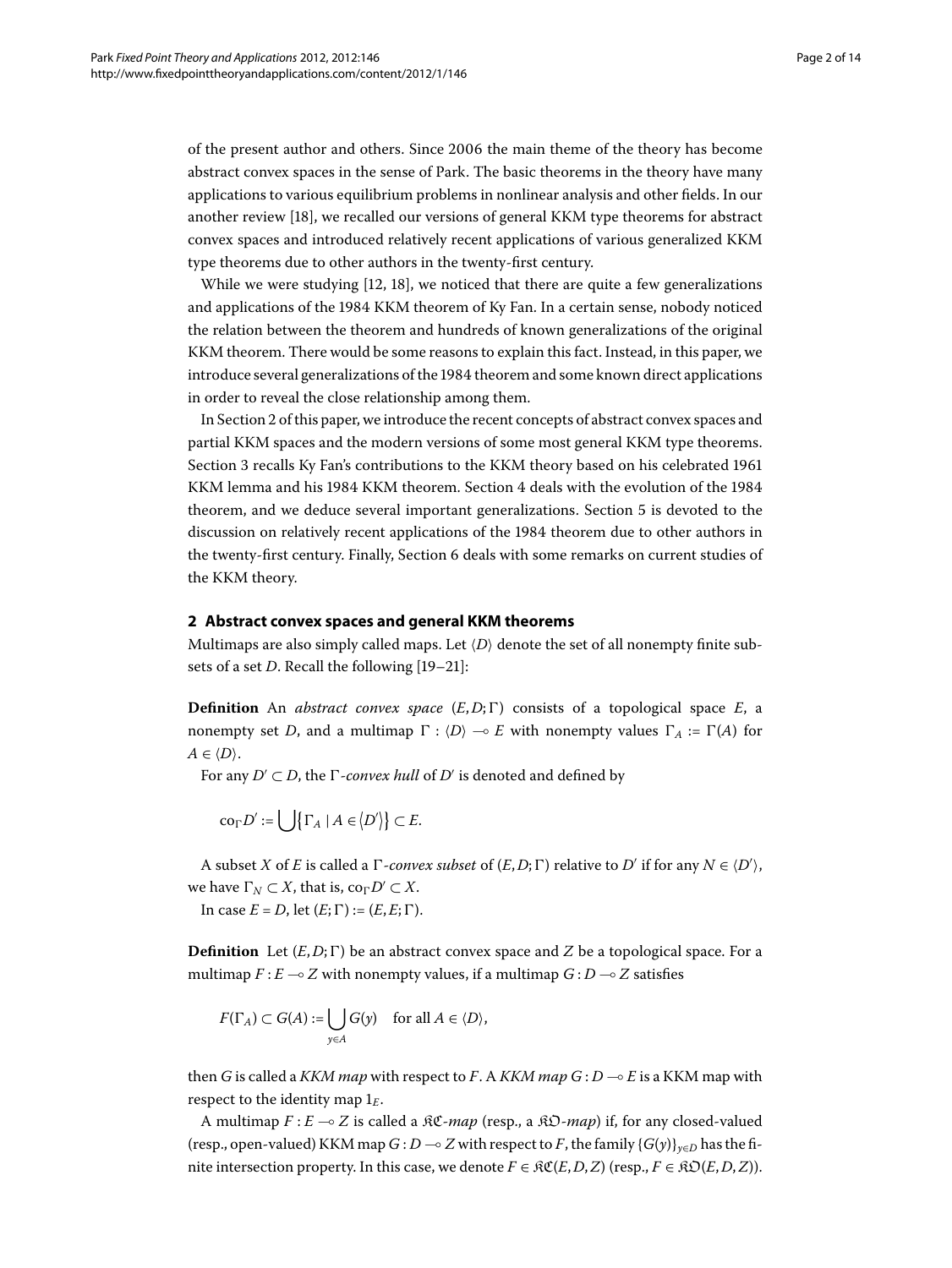**Definition** The *partial KKM principle* for an abstract convex space  $(E, D; \Gamma)$  is the statement  $1_E \in \mathfrak{RC}(E,D,E)$ ; that is, for any closed-valued KKM map  $G: D \multimap E$ , the family  ${G(y)}_{y \in D}$  has the finite intersection property. The *KKM principle* is the statement  $E \in \mathcal{RC}(E, D, E) \cap \mathcal{RO}(E, D, E)$ ; that is, the same property also holds for any open-valued KKM map.

An abstract convex space is called a (*partial*) *KKM space* if it satisfies the (partial) KKM principle respectively.

In our recent works  $[19-21]$  $[19-21]$ , we studied the elements or foundations of the KKM theory on abstract convex spaces and noticed that many important results therein are related to the partial KKM principle.

Recall the following well-known diagram for triples  $(E, D; \Gamma)$ :

Simplex 
$$
\implies
$$
 Convex subset of a t.v.s.  $\implies$  Lassonde type convex space  
\n $\implies$  H-space  $\implies$  G-convex space  
\n $\implies$   $\phi_A$ -space  $\implies$  KKM space  
\n $\implies$  Partial KKM space  $\implies$  Abstract convex space.

<span id="page-2-0"></span>For a long time, the present author tried to unify hundreds of generalizations of the KKM type theorems and, finally, obtained Theorems [A-](#page-2-0)[C](#page-3-0) below in  $[22-24]$  $[22-24]$ . The following whole intersection property for the map-values of a KKM map is a standard form of the KKM type theorems.

**Theorem A** *Let*  $(E, D; \Gamma)$  *be an abstract convex space, the identity map*  $1_E \in \Re\mathfrak{C}(E, D, E)$ *(resp.,*  $1_E \in \mathfrak{RO}(E,D,E)$ ), and  $G : D \to E$  be a multimap satisfying

*() G has closed (resp., open) values; and*

*(2)*  $\Gamma_N \subset G(N)$  for any  $N \in \langle D \rangle$  (that is, G is a KKM map).

*Then*  ${G(y)}_{y \in D}$  *has the finite intersection property.* 

*Further, if*

*(3)*  $\bigcap_{y \in M}$  *G*(*y*) *is compact for some M* ∈  $\langle D \rangle$ *, then we have* 

$$
\bigcap_{y\in D}\overline{G(y)}\neq\emptyset.
$$

Consider the following related four conditions for a map  $G$  :  $D \multimap Z$ :

<span id="page-2-1"></span>(a)  $\bigcap_{y \in D} G(y) \neq \emptyset$  implies  $\bigcap_{y \in D} G(y) \neq \emptyset$ .

- (b)  $\bigcap_{y \in D} G(y) = \bigcap_{y \in D} G(y)$  (*G* is *intersectionally closed-valued*).
- (c)  $\bigcap_{y \in D} G(y) = \bigcap_{y \in D} G(y)$  (*G* is *transfer closed-valued*).
- (d) *G* is closed-valued.

From the partial KKM principle we have a whole intersection property of the Fan type. The following is given in  $[22-24]$ :

**Theorem B** Let  $(E, D; \Gamma)$  be a partial KKM space (that is,  $1_E \in \mathfrak{RC}(E, D, E)$ ) and  $G: D \multimap E$ *be a map such that*

- *(1)*  $\overline{G}$  *is a KKM map (that is,*  $\Gamma_A \subset \overline{G}(A)$  *for all*  $A \in \langle D \rangle$ *); and*
- *() there exists a nonempty compact subset K of E such that either*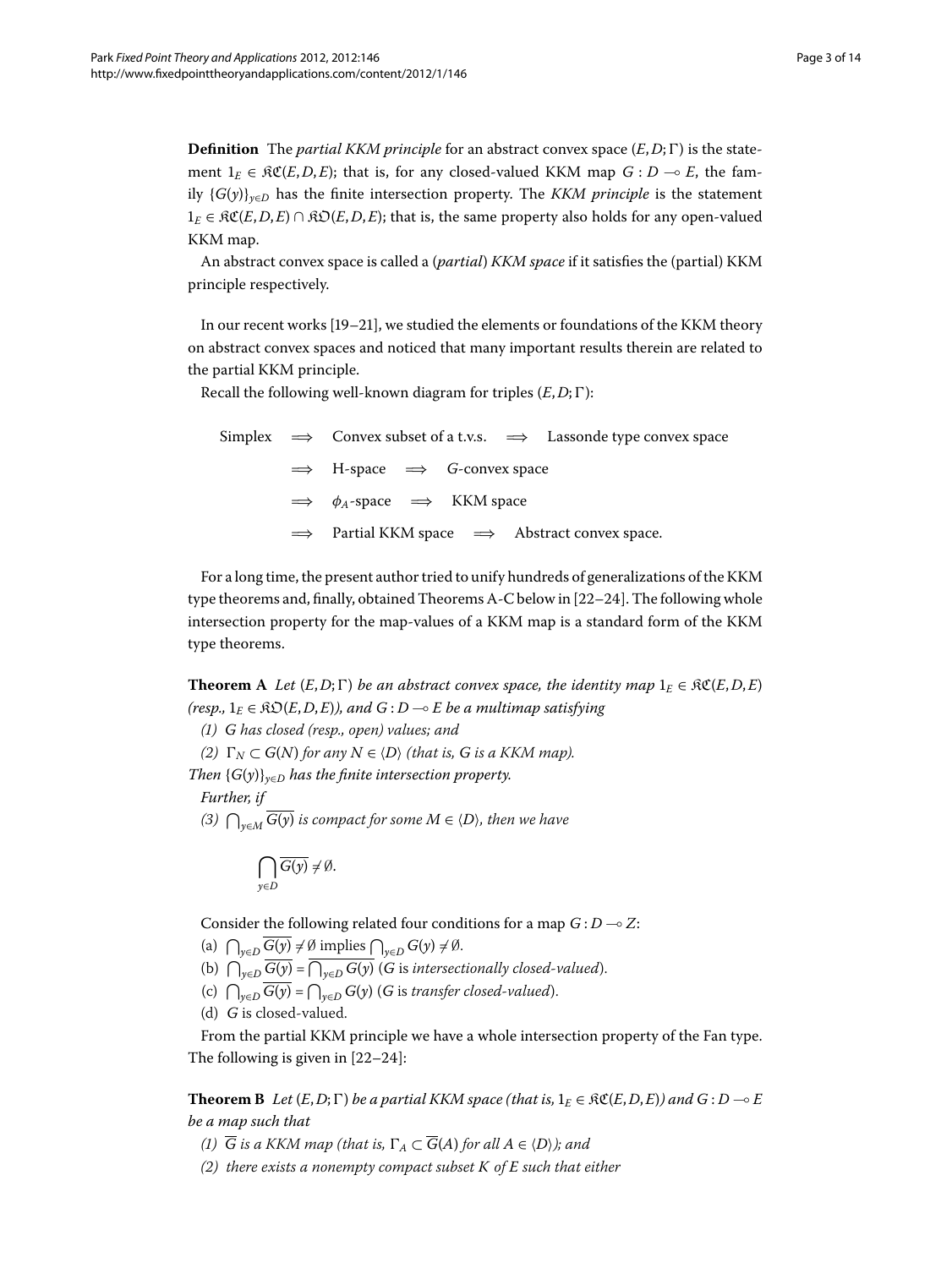*(i)*  $\bigcap_{y \in M} G(y) \subset K$  *for some*  $M \in \langle D \rangle$ *; or (ii)* for each  $N \in \langle D \rangle$ , there exists a compact  $\Gamma$ -convex subset  $L_N$  of  $E$  relative to some  $D' ⊂ D$  *such that*  $N ⊂ D'$  *and* 

$$
\overline{L_N}\cap \bigcap_{y\in D'}\overline{G(y)}\subset K.
$$

*Then we have*

$$
K \cap \bigcap_{y \in D} \overline{G(y)} \neq \emptyset.
$$

*Furthermore,*

*(* $\alpha$ *) if G is transfer closed-valued, then*  $K \cap \bigcap \{G(y) \mid y \in D\} \neq \emptyset$ *; (* $\beta$ ) *if G is intersectionally closed-valued, then*  $\bigcap$ { $G(y) | y \in D$ }  $\neq \emptyset$ *.* 

<span id="page-3-0"></span>**Remark** Considering the closure  $\overline{K}$  instead of the compact set *K*, we may assume *K* is closed without loss of generality. Then the closure notations in each coercivity condition (i) and (ii) can be eliminated. Moreover, for the applications of Theorem [B](#page-2-1), see the recent work [25[\]](#page-13-10) and the references therein.

Theorem [B](#page-2-1) can be extended to  $F \in \mathfrak{RC}(E,D,Z)$  instead of  $1_F \in \mathfrak{RC}(E,D,E)$  as the following in  $[22-24]$  $[22-24]$  shows:

**Theorem C** *Let*  $(E, D; \Gamma)$  *be an abstract convex space, Z be a topological space, F*  $\in$ KC(*E*,*D*,*Z*)*, and G* : *D* - *Z be a map such that*

- $(I)$   $\overline{G}$  *is a KKM map w.r.t. F*; and
- *() there exists a nonempty compact subset K of Z such that either*
	- *(i)*  $K ⊃ ∩$ { $G(y) | y ∈ M$ } *for some*  $M ∈ \langle D \rangle$ *; or*
	- *(ii)* for each  $N \in \langle D \rangle$ , there exists a  $\Gamma$ -convex subset  $L_N$  of  $E$  relative to some  $D' \subset D$ *such that*  $N \subset D'$ ,  $\overline{F(L_N)}$  *is compact, and*

$$
K \supset \overline{F(L_N)} \cap \bigcap_{y \in D'} \overline{G(y)}.
$$

*Then we have*

$$
\overline{F(E)} \cap K \cap \bigcap_{y \in D} \overline{G(y)} \neq \emptyset.
$$

*Furthermore,*

- *(α) if G is transfer closed-valued, then*  $\overline{F(E)}$  ∩  $K$  ∩  $\bigcap$ { $G(y)$  |  $y \in D$ }  $\neq$  Ø*; and*
- *(* $\beta$ ) *if G is intersectionally closed-valued, then*  $\bigcap$ { $G(y) | y \in D$ }  $\neq \emptyset$ *.*

**Remark** We may assume *K* is closed without loss of generality. Then the closure notations in each coercivity condition can be eliminated. As far as the author knows, Theorem [C](#page-3-0) contains several hundred generalizations of the KKM theorem that appeared in the existing literature; see  $[12, 18, 21-28]$  $[12, 18, 21-28]$  $[12, 18, 21-28]$  and the references therein.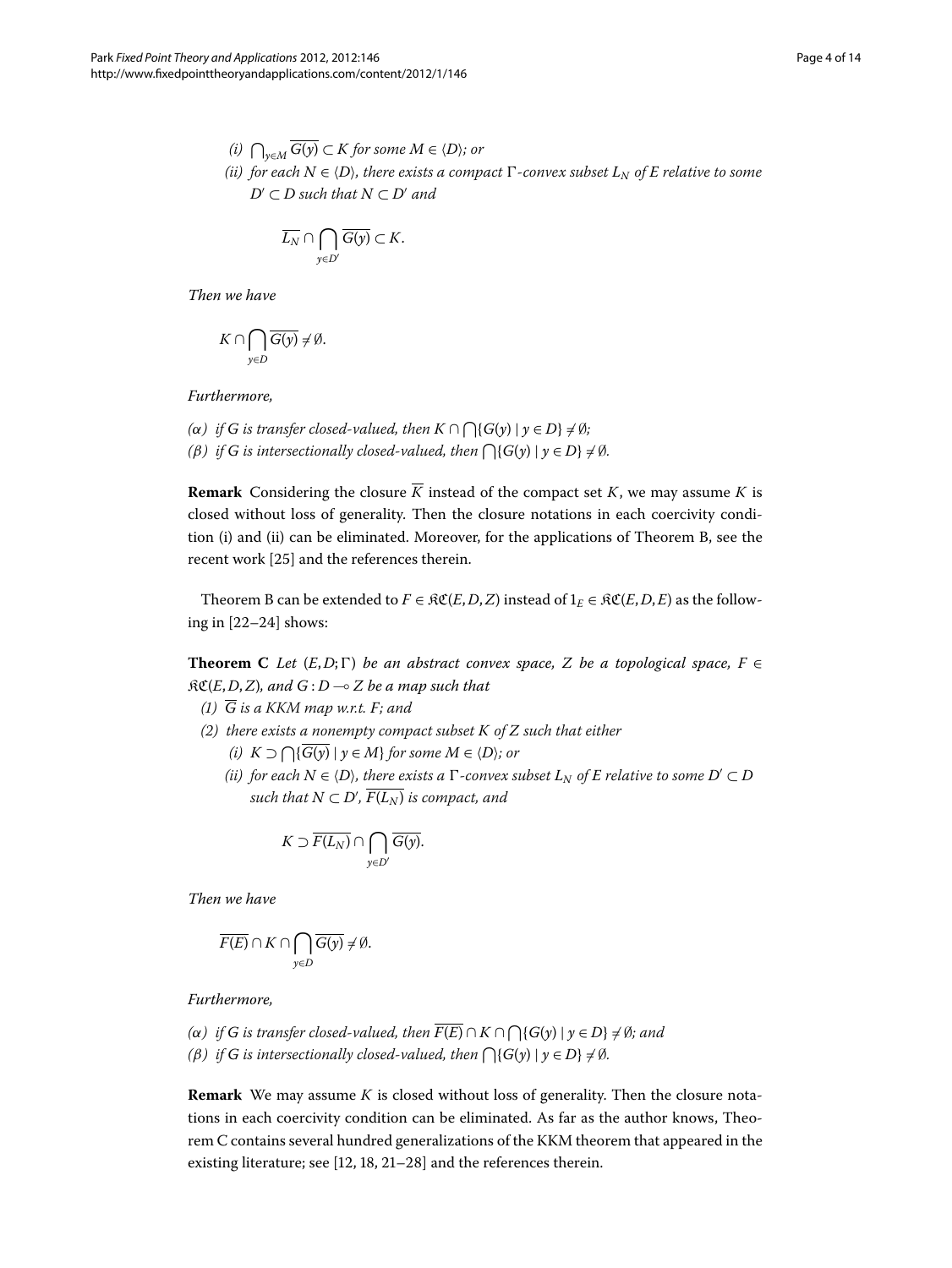#### <span id="page-4-0"></span>**3 The origin and Fan's applications**

In this section, we will follow  $[4, 29]$  $[4, 29]$  and others.

Knaster, Kuratowski, and Mazurkiewicz in 1929 [1] obtained the following KKM theorem from the Sperner combinatorial lemma in 1928 and applied it to a simple proof of the Brouwer fixed point theorem.

**The KKM theorem** ([\[](#page-12-0)1]) Let  $A_i$  ( $0 \le i \le n$ ) be  $n + 1$  closed subsets of an n-simplex  $p_0 p_1 \cdots p_n$ . If the inclusion relation

 $p_{i_0} p_{i_1} \cdots p_{i_k} \subset A_{i_0} \cup A_{i_1} \cup \cdots \cup A_{i_k}$ 

*holds for all faces*  $p_{i_0} p_{i_1} \cdots p_{i_k}$  ( $0 \le k \le n$ ,  $0 \le i_0 < i_1 < \cdots < i_k \le n$ ), then  $\bigcap_{i=0}^n A_i \ne \emptyset$ .

This was extended by Ky Fan in 1961 [\[](#page-12-3)5] as follows.

**The 1961 KKM lemma** ([\[](#page-12-3)5]) *Let X be an arbitrary set in a Hausdorff topological vector space Y. To each*  $x \in X$ , let a closed set  $F(x)$  in Y be given such that the following two con*ditions are satisfied:*

- *(i)* convex hull of any finite subset  $\{x_1, \ldots, x_n\}$  of  $X$  is contained in  $\bigcup_{i=1}^n F(x_i)$ .
- *(ii)*  $F(x)$  *is compact for at least one*  $x \in X$ *.*

*Then*  $\bigcap_{x \in X} F(x) \neq \emptyset$ *.* 

This is usually known as the Fan-KKM lemma or the Fan-KKM theorem or the KKMF theorem. Fan assumed the Hausdorffness of *Y*, which was known to be superfluous later. Fan and his followers applied his KKM lemma to various problems in many fields in mathematics; see  $[4, 25, 29]$  $[4, 25, 29]$  $[4, 25, 29]$ .

Later[,](#page-12-6) Fan [10, 11[\]](#page-13-0) introduced a KKM theorem with a more general coercivity (or compactness) condition for noncompact convex sets as follows.

**The KKM theorem** ([\[\]](#page-13-0)) *In a Hausdorff topological vector space, let Y be a convex set and*  $\emptyset \neq X \subset Y$ . For each  $x \in X$ , let  $F(x)$  be a relatively closed subset of Y such that *the convex hull of every finite subset*  $\{x_1, x_2, \ldots, x_n\}$  *of X is contained in the corresponding*  $u$ nion  $\bigcup_{i=1}^n F(x_i)$ . If there is a nonempty subset  $X_0$  of  $X$  such that the intersection  $\bigcap_{x\in X_0} F(x)$ is compact and  $X_0$  is contained in a compact convex subset of  $Y$ , then  $\bigcap_{x\in X}F(x)\neq\emptyset$ .

This was first introduced in 1979 [\[](#page-13-0)10] without proof and was proved in 1984 [11] *via* an equivalent matching theorem for open covers of convex sets. We give a proof of the following for completeness.

*The 1984 theorem*  $\Rightarrow$  *The 1961 lemma* Suppose  $F(x_0)$  is compact for some  $x_0 \in X$ . Then  $X_0 := \{x_0\}$  satisfies the requirement of the 1984 theorem.

From the 1984 theorem or some equivalents, Fan [10, 11] extended many of known results to noncompact cases. We list some main results as follows:

Generalizations of the KKM theorem for noncompact cases;

Geometric formulations;

Fixed point and coincidence theorems;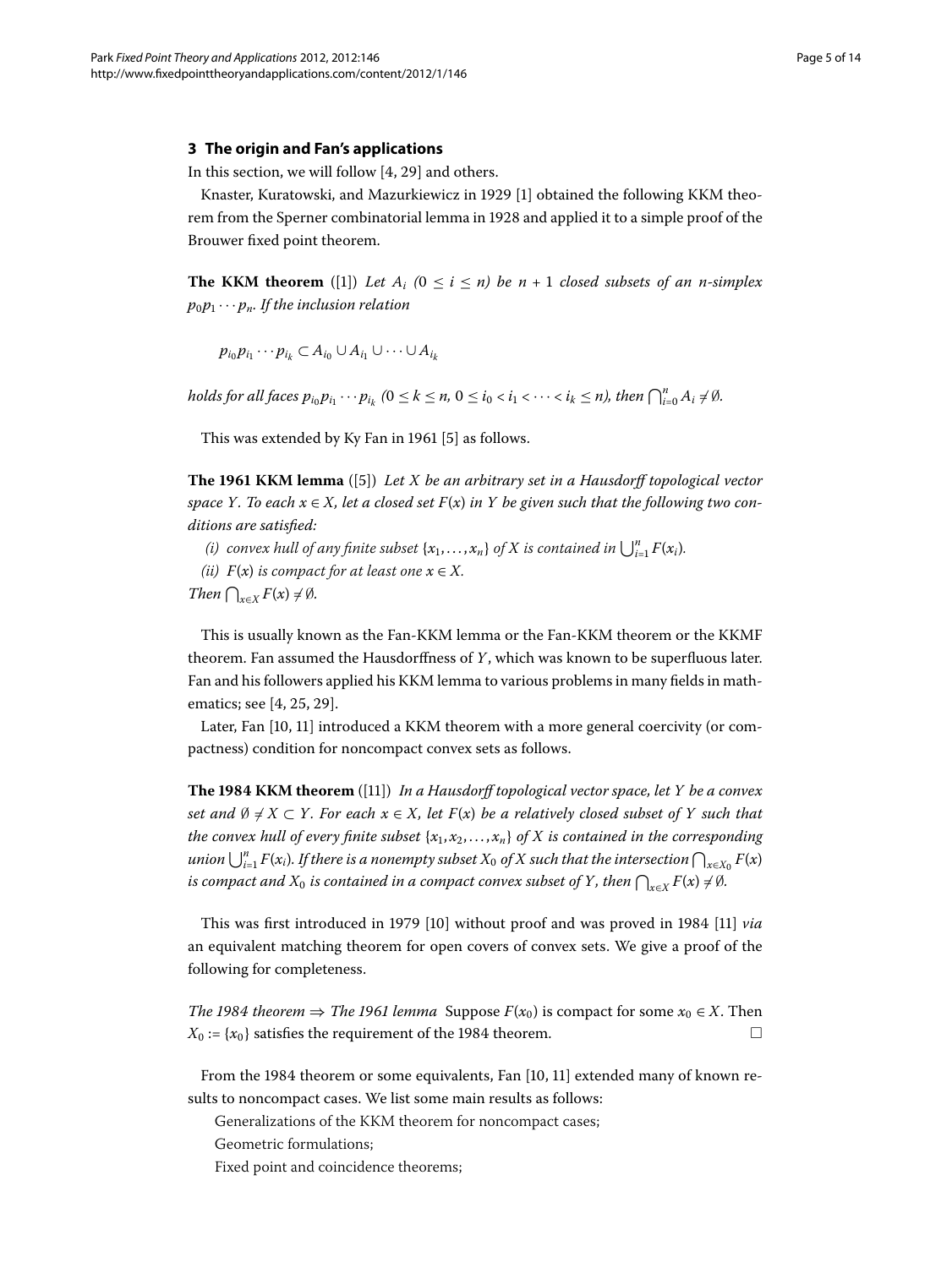Generalized minimax inequality (extends Allen's variational inequality (1977));

A matching theorem for open (closed) covers of convex sets;

The 1978 model of the Sperner lemma;

Another matching theorem for closed covers of convex sets;

A generalization of Shapley's KKM theorem (Shapley, 1973);

Results on sets with convex sections;

A new proof of the Brouwer theorem.

At a conference in 1983, Fan listed various fields in mathematics which have applications of KKM maps, as follows:

Potential theory; Pontrjagin spaces or Bochner spaces in inner product spaces; Operator ideals; Weak compactness of subsets of locally convex topological vector spaces; Function algebras; Harmonic analysis; Variational inequalities; Free boundary value problems; Convex analysis; Mathematical economics; Game theory; Mathematical statistics.

<span id="page-5-1"></span><span id="page-5-0"></span>We may add the following fields to this list: nonlinear functional analysis, approximation theory, optimization theory, fixed point theory, and some others; see Park [30].

## **4 Evolution of the 1984 KKM theorem of Ky Fan**

Until now, nobody claimed any generalization of the 1984 KKM theorem of Ky Fan. In this section, we show several major generalizations of the theorem in the chronological order and that such generalizations are the consequences of Theorem [B](#page-2-1).

## **4.1 Lassonde's theorem**

The concept of convex sets in a topological vector space was extended to convex spaces by Lassonde in 1983 [13[\]](#page-13-2) and further to *c*-spaces by Horvath in 1983-93 [14-17]. A number of other authors also extended the concept of convexity for various purposes.

**Definition** Let *X* be a subset of a vector space and *D* be a nonempty subset of *X*. We call  $(X, D)$  a *convex space* if  $coD \subset X$  and *X* has a topology that induces the Euclidean topology on the convex hulls of any  $N \in \langle D \rangle$ ; see Park [3[\]](#page-12-7). If  $X = D$  is convex, then  $X = D$  $(X, X)$  becomes a convex space in the sense of Lassonde [13].

A nonempty subset *L* of a convex space *X* is called a *c*-*compact* set [] if for each finite subset *S*  $\subset$  *X* there is a compact convex set *L<sub>S</sub>*  $\subset$  *X* such that *L* ∪ *S*  $\subset$  *L<sub>S</sub>*.

Lassonde [13[\]](#page-13-2) presented a simple and unified treatment of a large variety of minimax and fixed point problems. He first noticed that the Hausdorffness in the 1961 lemma is redundant. More specifically, he gave several KKM type theorems for convex spaces (*X*,*D*) and proposed a systematic development of the method based on the KKM theorem; the principal topics treated by him may be listed as follows: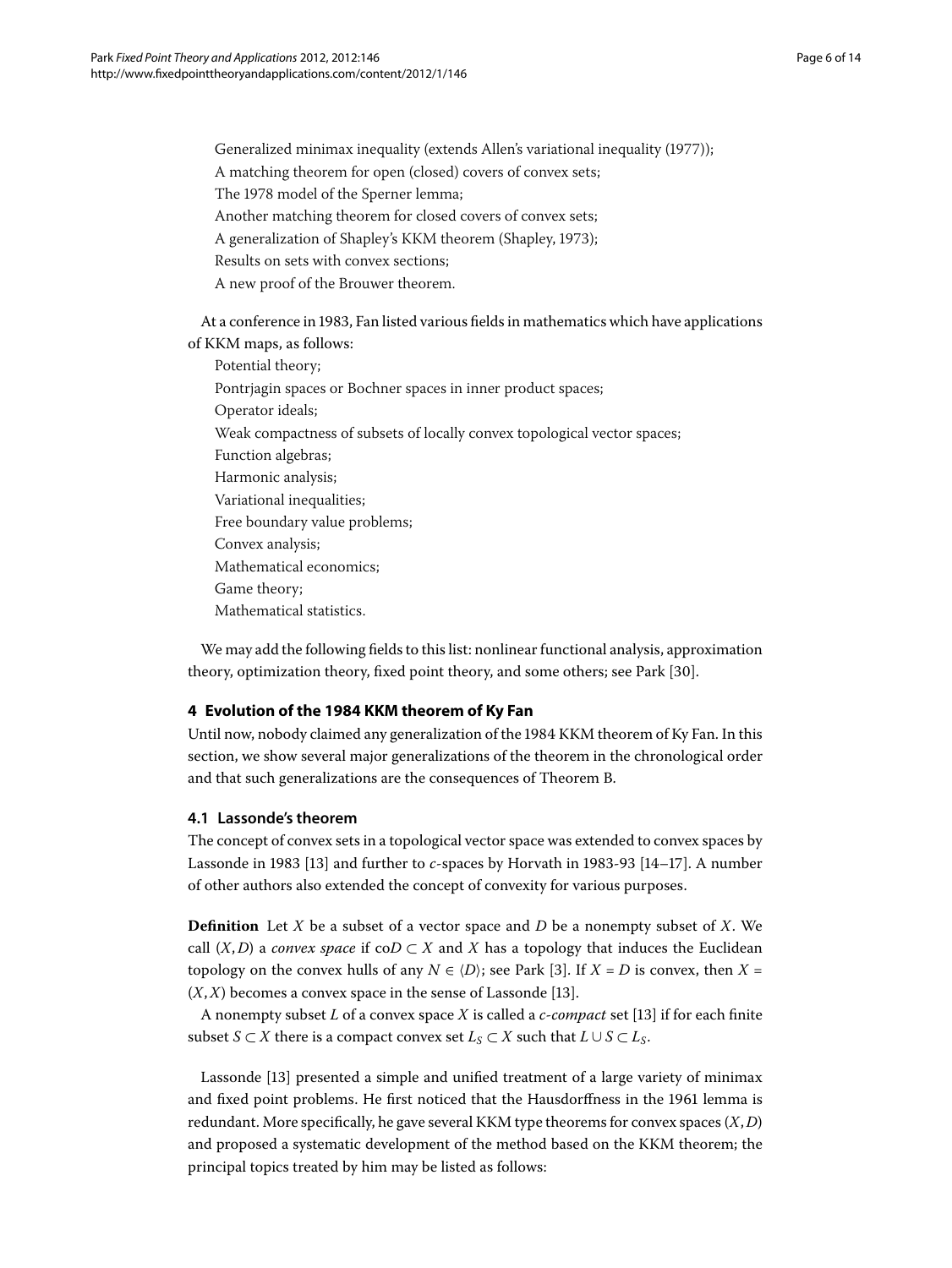<span id="page-6-0"></span>Fixed point theory for multimaps; Minimax equalities; Extensions of monotone sets; Variational inequalities; Special best approximation problems.

We begin with the following particular form of [\[](#page-13-2)13, Theorem I] for  $X = Y$  in 1983, which extends the 1984 theorem of Fan:

**Theorem 1** ([\[](#page-13-2)13]) Let D be an arbitrary set in a convex space X and  $F: D \multimap X$  be a mul*timap having the following properties:*

- *(i)* for each  $x \in D$ ,  $F(x)$  *is compactly closed in*  $X$ *;*
- *(ii) F is a KKM map, that is, for any finite subset*  $\{x_1, \ldots, x_n\}$  *of D,*

$$
co{x_1,\ldots,x_n}\subset \bigcup_{i=1}^n F(x_i);
$$

*(iii)* for some *c*-compact subset  $L \subset X$ ,  $\bigcap$ { $F(x) \mid x \in L \cap D$ } *is compact. Then*  $\bigcap \{F(x) \mid x \in D\} \neq \emptyset$ *.* 

*Theorem*  $1 \Rightarrow$  *The 1984 theorem of Fan* In the 1984 theorem,  $(Y, D)$  is a convex space with  $D := X$ . Note that, by adopting the compactly generated extension of the original topology of *Y*, *F* : *X*  $\multimap$  *Y* becomes a closed-valued KKM map; see Park [30, 31[\]](#page-13-14). Let *L* be the compact convex subset of a Hausdorff t.v.s. *Y* containing  $X_0$ . So *L* is a *c*-compact set; see [13[\]](#page-13-2). Hence,  $\bigcap \{F(x) \mid x \in L \cap D\}$  is compact as a closed subset of a compact set  ${\bigcap} {F(x) | x \in X_0}$ . Therefore, all of the requirements of Theorem 1 are satisfied. Now, the 1984 theorem follows from Theorem 1 of Lassonde.  $\hfill \Box$ 

<span id="page-6-1"></span>**Remark** As shown in the above proof, Hausdorffness is essential in the 1984 theorem. Note that it does not generalize the 1961 lemma without assuming Hausdorffness. Moreover, the compactly closed sets adopted by Lassonde and many followers can be replaced simply by closed sets; see [30, 31].

#### **4.2 Chang's theorem**

In 1989, Chang [32[\]](#page-13-15) obtained the following theorem which eliminated the concept of *c*-compact sets in Theorem 1.

**Theorem 2** ([32[\]](#page-13-15)) Let D be a nonempty subset of a convex space X and  $F: D \multimap X$  be a *multimap. Suppose that*

- *(i)* for each  $x \in D$ ,  $F(x)$  *is closed in*  $X$ *;*
- *(ii) F is a KKM map;*
- *(iii) there exist a nonempty compact subset K of X and, for each finite subset N of D, a compact convex subset*  $L_N$  *of*  $X$  *containing*  $N$  *such that*

$$
L_N \cap \bigcap \{ F(x) \mid x \in L_N \cap D \} \subset K.
$$

*Then*  $\bigcap \{F(x) \mid x \in D\} \neq \emptyset$ *.*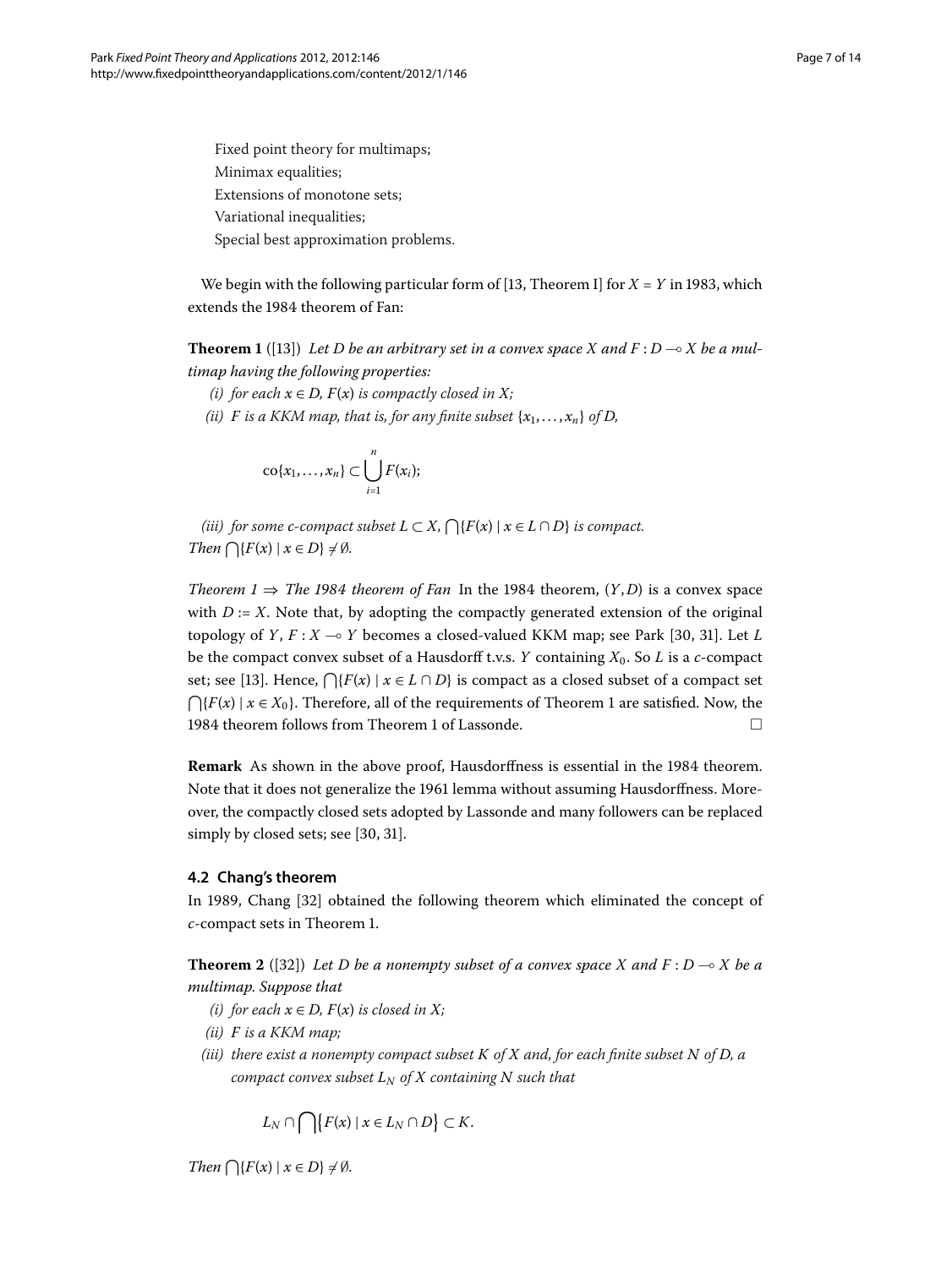$$
L_N\cap\bigcap\bigl\{F(x)\mid x\in L_N\cap D\bigr\}\subset L_N\cap\bigcap\bigl\{F(x)\mid x\in L\cap D\bigr\}=L_N\cap K\subset K.
$$

This is just (iii) of Theorem 2[.](#page-6-1) Hence, Theorem 1 follows from Theorem 2.  $\Box$ 

Note that Theorem 2 is due to Chang  $[32,$  $[32,$  Theorem 2.1] and improves Lassonde  $[13,$ Theorem III] who assumed the Hausdorffness of the underlying topological vector space and adopted a stronger condition than (iii).

#### **4.3 For H-spaces**

In this subsection, we follow [\[](#page-13-16)33].

**Definition** A triple  $(X, D; \Gamma)$  is called an H-*space* (by Park in 1992) if *X* is a topological space, *D* is a nonempty subset of *X*, and  $\Gamma = {\lbrace \Gamma_A \rbrace}$  is a family of contractible (or, more generally,  $\omega$ -connected) subsets of  $X$  indexed by  $A \in \langle D \rangle$  such that  $\Gamma_A \subset \Gamma_B$  whenever  $A \subset B \in \langle D \rangle$ .

For an H-space  $(X, D; \Gamma)$ , a subset *C* of *X* is said to be H-*convex* if for each  $A \in \langle D \rangle$ ,  $A \subset C$ implies  $\Gamma_A \subset C$ . A multimap  $F: D \to X$  is said to be H-KKM if  $\Gamma_A \subset F(A)$  for each  $A \in \langle D \rangle$ . A subset *L* of *X* is called an H-subspace of  $(X, D; \Gamma)$  if  $L \cap D \neq \emptyset$  and for every  $A \in (L \cap D)$ ,  $\Gamma_A \cap L$  is contractible.

<span id="page-7-0"></span>If  $D = X$ , we denote  $(X; \Gamma)$  instead of  $(X, X; \Gamma)$ , which is called a *c*-space by Horvath  $[14–17]$  $[14–17]$  $[14–17]$  $[14–17]$  or an H-space by Bardaro and Ceppitelli  $[34]$ . It is notable that a torus, the Möbius band, or the Klein bottle can be regarded as *c*-spaces and are examples of compact H-spaces without having the fixed point property.

**Theorem 3** ([33[\]](#page-13-16)) Let  $(X, D; \Gamma)$  be an H-space and  $G: D \rightarrow X$  be an H-KKM multimap *with closed values. Suppose that there exists a nonempty compact subset K of X such that either*

 $(i)$   $\bigcap$ { $G(x) \mid x \in M$ } ⊂ *K for some*  $M \in \langle D \rangle$ *; or* 

 $(iii)$  for each  $N \in \langle D \rangle$ , there exist a compact H-subspace  $L_N$  of  $X$  containing  $N$  such that

 $L_N \cap \bigcap \{G(x) \mid x \in L_N \cap D\} \subset K.$ 

*Then*  $K \cap \bigcap \{G(x) \mid x \in D\} \neq \emptyset$ .

*Theorem*  $3 \Rightarrow Theorem 2$  Any convex space is an H-space.  $\Box$ 

#### **4.4 For** *G***-convex spaces**

Since 1996 the following has become one of the main themes of the KKM theory.

**Definition** A *generalized convex space* or a *G*-*convex space*  $(X, D; \Gamma)$  consists of a topo- $\log$ ical space  $X$ , a nonempty set  $D$ , and a map  $\Gamma$  :  $\langle D \rangle$   $\multimap$   $X$  such that for each  $A \in \langle D \rangle$  with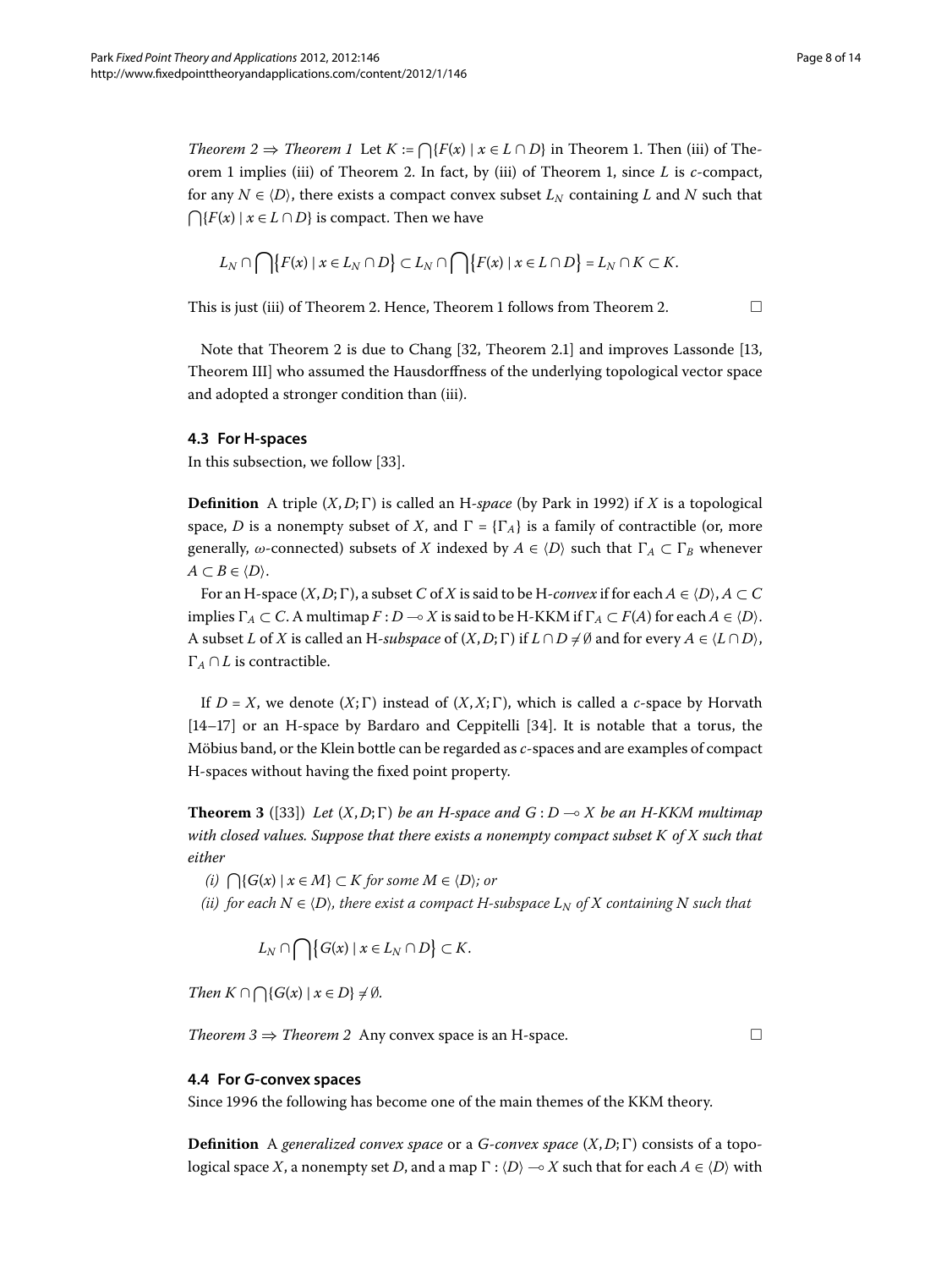the cardinality  $|A| = n + 1$ , there exists a continuous function  $\phi_A : \Delta_n \to \Gamma(A)$  such that  $J \in \langle A \rangle$  implies  $\phi_A(\Delta_J) \subset \Gamma(J)$ .

Here,  $\Delta_n = \text{co}\{e_i\}_{i=0}^n$  is the standard *n*-simplex, and  $\Delta_j$  is the face of  $\Delta_n$  corresponding to *J* ∈  $\langle A \rangle$ ; that is, if *A* = {*a*<sub>0</sub>, *a*<sub>1</sub>,..., *a<sub>n</sub>*} and *J* = {*a*<sub>*i*0</sub>, *a*<sub>*i*<sub>1</sub></sub>,..., *a*<sub>*i*<sub>k</sub></sub>} ⊂ *A*, then  $\Delta$ *J* =  $\text{co}\{e_{i_0}, e_{i_1}, \ldots, e_{i_k}\}\.$  We may write  $\Gamma_A = \Gamma(A)$  for each  $A \in \langle D \rangle$  and  $(X; \Gamma) = (X, X; \Gamma).$ 

For a *G*-convex space  $(X, D; \Gamma)$ , a map  $F: D \to X$  is called a *KKM map* if  $\Gamma_N \subset F(N)$  for each  $N \in \langle D \rangle$ . A subset  $C$  of  $X$  is said to be  $G$ -*convex* with respect to a subset  $D' \subset D$  if for each  $B \in \langle D' \rangle$ , we have  $\Gamma_B \subset C$ .

<span id="page-8-0"></span>Note that *D* is not necessarily a subset of *X*. However, for a *G*-convex space  $(X \supset D; \Gamma)$ , a subset *C* of *X* is said to be *G-convex* if for each  $A \in \langle D \rangle$ ,  $A \subset C$  implies  $\Gamma_A \subset C$ .

There are lots of examples of *G*-convex spaces; see [21] and the references therein. So, since the KKM theory has been extended to the study of KKM maps on *G*-convex spaces based on the following.

**Theorem 4** Let  $(X, D; \Gamma)$  be a G-convex space and  $G: D \rightarrow X$  be a closed-valued KKM *map such that there exists a nonempty compact subset K of X such that either*

- $(i)$   $\bigcap$ { $G(z) \mid z \in M$ } ⊂ *K for some*  $M \in \langle D \rangle$ *; or*
- $(iii)$  for each  $N ∈ \langle D \rangle$ , there exist  $D' ⊂ D$  containing  $N$  and a compact  $G$ -convex subset  $L_N$  *of*  $X$  *with respect to*  $D'$  *such that*

 $L_N \cap \bigcap \{G(z) \mid x \in D'\} \subset K$ .

<span id="page-8-1"></span>*Then*  $K \cap \bigcap \{G(z) \mid z \in D\} \neq \emptyset$ .

The following KKM theorem for *G*-convex spaces originates from [26, 27[\]](#page-13-19) and simply follows from Theorem 4[.](#page-8-0)

**Corollary 4.1** Let  $(X \supset D; \Gamma)$  be a G-convex space and  $G: D \to X$  be a closed-valued KKM *map such that there exists a nonempty compact subset K of X satisfying either*

- $(i)$   $\bigcap$ { $G(z) \mid z \in M$ } ⊂ *K for some*  $M \in \langle D \rangle$ *; or*
- $(iii)$  for each  $N \in \langle D \rangle$ , there exists a compact  $G$ -convex subset  $L_N$  of  $X$  containing  $N$  such *that*

$$
L_N \cap \bigcap \{G(z) \mid z \in L_N \cap D\} \subset K.
$$

*Then*  $K \cap \bigcap \{G(z) \mid z \in D\} \neq \emptyset$ .

<span id="page-8-2"></span>*Theorem*  $4 \Rightarrow$  *Theorem* 3 Since every H-space is a *G*-convex space, Theorem 3 follows from Corollary 4.1.  $\Box$ 

**Remark** Similarly, for Theorems 1[-](#page-7-0)3, the case (i) also holds, and generalizes the 1961 KKM lemma of Ky Fan.

### **4.5 For** *φA***-spaces**

Since the concept of *G*-convex spaces first appeared in 1993 [26], a number of modifications or imitations of the concept due to other authors have followed. Most of such examples are unified by the following  $\phi_A$ -spaces in 2007 [35[\]](#page-13-20).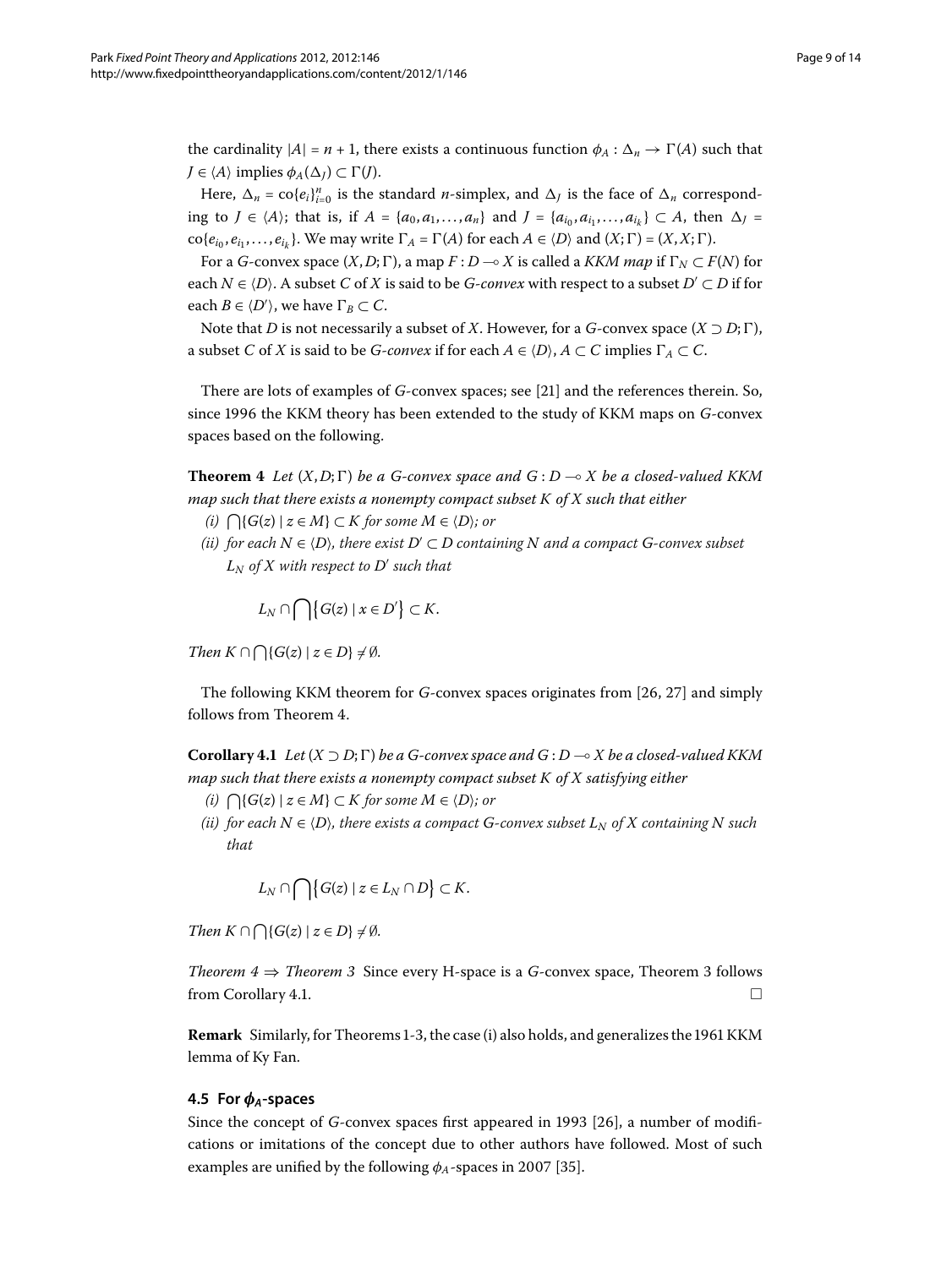**Definition** A *space having a family* {*φA*}*A*∈-*<sup>D</sup>* or simply a *φA*-*space*

 $(X, D; {\phi_A}_{A \in \langle D \rangle})$ 

consists of a topological space *X*, a nonempty set *D*, and a family of continuous functions  $\phi_A : \Delta_n \to X$  (that is, singular *n*-simplexes) for  $A \in \langle D \rangle$  with the cardinality  $|A| = n + 1$ .

For a  $\phi_A$ -space  $(X, D; \{\phi_A\}_{A \in (D)}),$  a subset  $C$  of  $X$  is said to be  $\phi_A$ -*convex* with respect to a subset  $D' \subset D$  if for each  $B \in \langle D' \rangle$ , we have  $\text{Im } \phi_B := \phi_B(\Delta_{|B|-1}) \subset C$ .

We collect some known facts on  $\phi_A$ -spaces as follows in [24[,](#page-13-10) 25, 36, 37[\]](#page-13-22).

#### **Proposition**

- *(1)* Any  $\phi_A$ -space  $(X, D; {\phi_A})$  *can be made into a G*-convex space  $(X, D; \Gamma)$  *in several ways.*
- *() For a φA-space* (*X*,*D*;{*φA*})*, any map T* : *D X satisfying*

 $\phi_A(\Delta_J) \subset T(J)$  *for each*  $A \in \langle D \rangle$  *and*  $J \in \langle A \rangle$ 

*is a KKM map on a G-convex space*  $(X, D; \Gamma)$ *.* 

<span id="page-9-0"></span>*(3)* For a  $\phi_A$ -space  $(X, D; {\phi_A})$ *, the corresponding abstract convex space*  $(X, D; \Gamma)$  with  $\Gamma_A := \phi_A(\Delta_n)$  *for*  $A \in \langle D \rangle$  *with*  $|A| = n + 1$  *is a KKM space. This KKM space may not be G-convex.*

Because of Proposition (3), Theorem 4 can be extended to  $\phi_A$ -spaces as follows.

**Theorem 5** For a  $\phi_A$ -space  $(X, D; {\phi_A}_{A \in (D)})$ , let  $G: D \to X$  be a closed-valued map such *that*

 $\operatorname{Im} \phi_A := \phi_A(\Delta_{|A|-1}) \subset G(A)$  *for each*  $A \in \langle D \rangle$ .

*Suppose that there exists a nonempty compact subset K of X such that either*

- $(i)$   $\bigcap$ { $G(z) \mid z \in M$ } ⊂ *K for some*  $M \in \langle D \rangle$ *; or*
- *(ii)* for each  $N \in \langle D \rangle$ , there exist  $D' \subset D$  containing  $N$  and a compact  $\phi_A$ -convex subset  $L_N$  *of*  $X$  *with respect to*  $D'$  *such that*

 $L_N \cap \bigcap \{ G(z) \mid z \in D' \} \subset K$ .

*Then*  $K \cap \bigcap \{G(z) \mid z \in D\} \neq \emptyset$ .

*Theorem*  $5 \Rightarrow$  *Theorem* 4 Recall that every *G*-convex space is a  $\phi_A$ -space.

#### **4.6 For partial KKM spaces**

As we have seen in Section 2, recently we introduced the concepts of KKM spaces and partial KKM spaces[.](#page-8-2) Since all of the spaces in Sections 4.1-4.5 are  $\phi_A$ -spaces, and hence KKM spaces, Theorems [A](#page-2-0)-[C](#page-3-0) can be applied to them.

**Example** We give known examples of partial KKM spaces; see [21[\]](#page-13-7) and the references therein: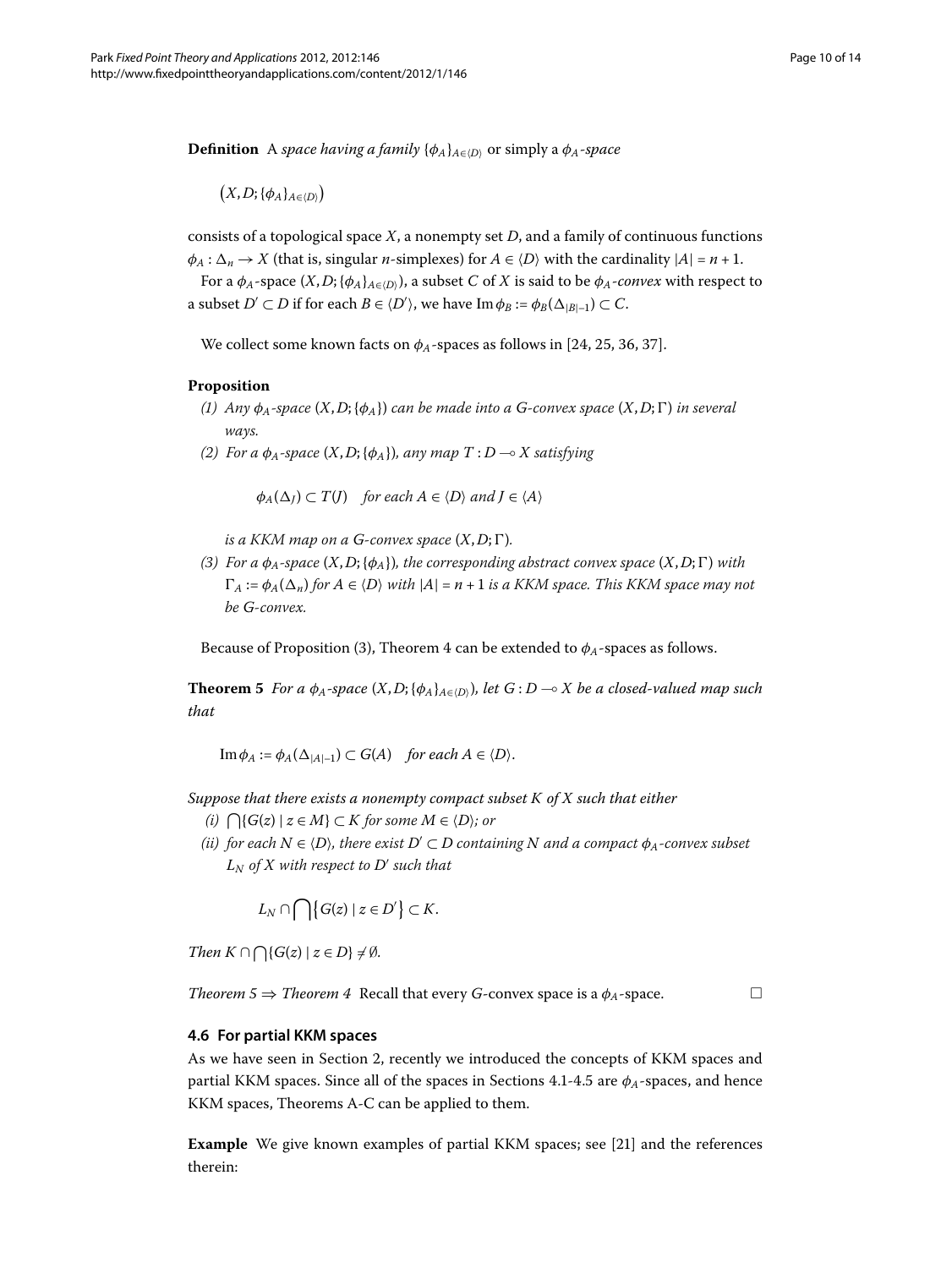- (1) Every  $\phi_A$ -space is a KKM space; see [26[\]](#page-13-18).
- (2) A connected linearly ordered space  $(X, \leq)$  can be made into a KKM space.
- (3) The extended long line  $L^*$  is a KKM space  $(L^*, D; \Gamma)$  with the ordinal space  $D := [0, \Omega]$ . But  $L^*$  is not a *G*-convex space.
- (4) For a closed convex subset *X* of a complete  $\mathbb{R}$ -tree *H*, and  $\Gamma_A := \text{conv}_H(A)$  for each *A* ∈  $\langle X \rangle$ , Kirk and Panyanak showed that the triple (*H* ⊃  $X; \Gamma$ ) satisfies the partial KKM principle.
- (5) For Horvath's convex space  $(X; \Gamma)$  with the weak Van de Vel property is a KKM space, where  $\Gamma_A := [[A]]$  for each  $A \in \langle X \rangle$ .
- <span id="page-10-1"></span>(6) A  $\mathbb B$ -space due to Briec and Horvath is a KKM space.

More recently, Kulpa and Szymanski [\[](#page-13-23)38] found some partial KKM spaces which are not KKM spaces.

As usual, for a partial KKM space  $(X,D;\Gamma)$ , a KKM map  $G$  :  $D$  — $\circ$   $X$  is a map satisfying  $\Gamma_A \subset G(A)$  for each  $A \in \langle D \rangle$ .

**Theorem 6** Let  $(X,D;\Gamma)$  be a partial KKM space and  $G:D\multimap X$  be a closed-valued KKM *map such that there exists a nonempty compact subset K of X satisfying either*

- $(i)$   $\bigcap$ { $G(z) \mid z \in M$ } ⊂ *K for some*  $M \in \langle D \rangle$ ; or
- $(iii)$  for each  $N ∈ \langle D \rangle$ , there exist  $D' ⊂ D$  containing  $N$  and a compact  $Γ$ -convex subset  $L_N$  *of*  $X$  *with respect to*  $D'$  *such that*

 $L_N \cap \bigcap \{G(z) \mid z \in D'\} \subset K$ .

*Then*  $K \cap \bigcap \{G(z) \mid z \in D\} \neq \emptyset$ .

*Proof* Considering  $\overline{K}$  instead of  $K$ , (i) and (ii) imply the requirements of Theorem [B.](#page-2-1) Now, the conclusion follows from Theorem [B.](#page-2-1)

<span id="page-10-0"></span>*Theorem* 6  $\Rightarrow$  *Theorem* 5 Recall that every  $\phi_A$ -space  $(X, D; {\phi_A}_{A \in (D)})$  is a KKM space  $(X, D; \Gamma)$  with  $\Gamma_A := \text{Im} \, \phi_A$  for each  $A \in \langle D \rangle$ ; see [\[](#page-13-10)25]. Moreover,  $G: D \longrightarrow X$  in Theorem 5 becomes a KKM map on  $(X, D; \Gamma)$ . Hence, this is also a partial KKM space and satisfies the requirements of Theorem 6.  $\Box$ 

The KKM theorem, the 1961 lemma, and the 1984 theorem of Fan are all extended to Theorems 1[-](#page-6-0)6[.](#page-10-1) Moreover, all of them are included into Theorem [B.](#page-2-1)

#### **5 Recent applications of the 1984 KKM theorem of Ky Fan**

In this section, we introduce relatively recent applications of the 1984 KKM theorem of Fan due to other authors in the twenty-first century.

(I) Abstract of Hai and Khanh [39[\]](#page-13-24) in 2007: 'A general quasiequilibrium problem is proposed including, among others, equilibrium problems, implicit variational inequalities, and quasivariational inequalities involving multifunctions. Sufficient conditions for the existence of solutions with and without relaxed pseudomonotonicity are established. Even semicontinuity may not be imposed.'

In [\[](#page-13-24)39], Fan's 1984 KKM theorem was applied. Moreover, the authors deduced the fol-lowing 'modification' of the 1984 theorem from a result of Lin [\[](#page-13-25)40]: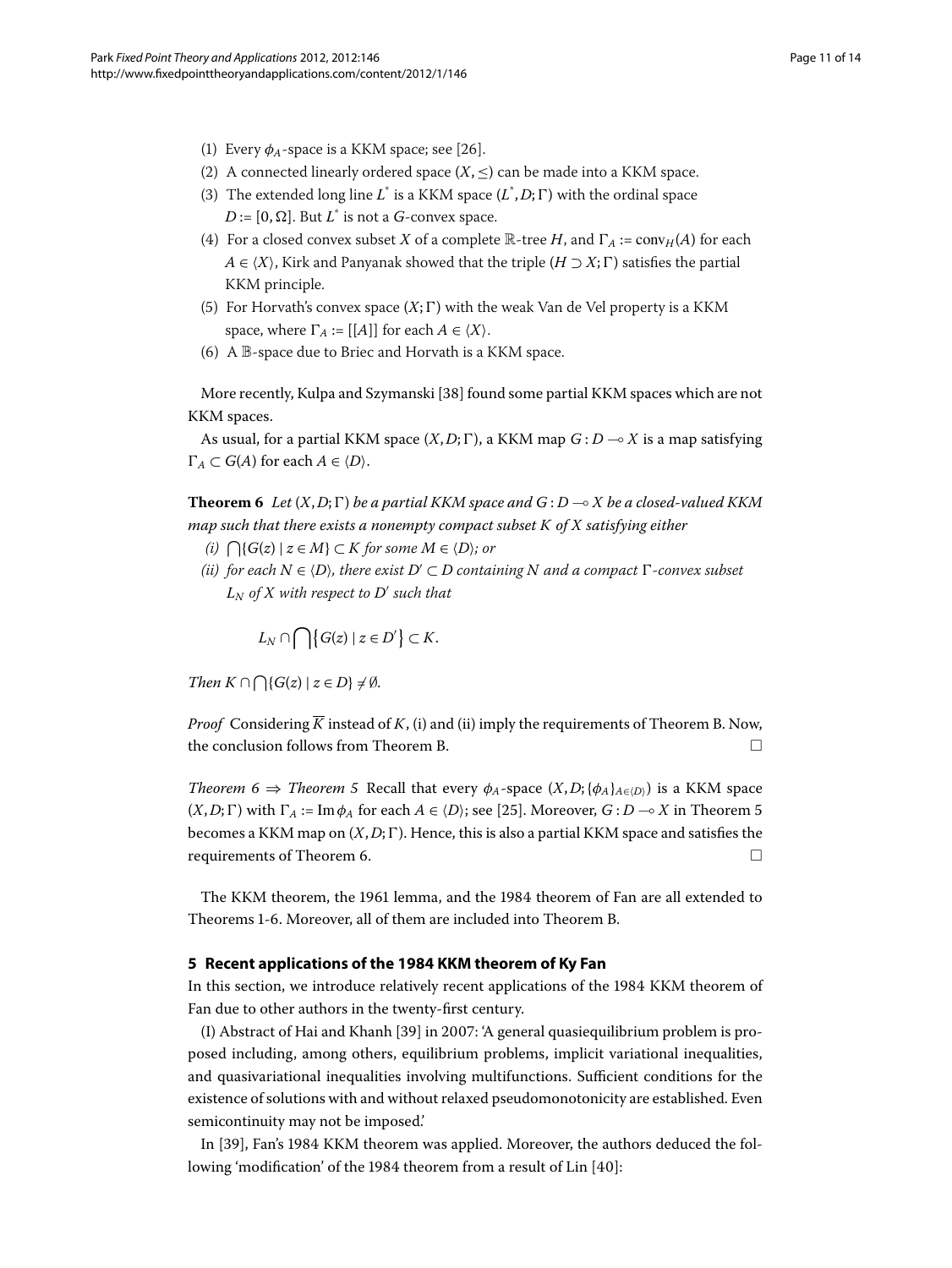**Theorem** ([\[](#page-13-24)39]) *Assume that V is a convex set in a Hausdorff topological vector space and H* : *V* - *V is a KKM map in V with closed values. Assume further that there exists a nonempty compact subset D*  $\subset$  *V such that, for all finite subsets M*  $\subset$  *V, there is a compact convex subset LM of V containing M such that*

$$
L_M \setminus D \subset \bigcup_{x \in L_M} \{V \setminus H(x)\}.
$$

*Then*  $\bigcap_{x \in V} H(x) \neq \emptyset$ *.* 

This follows from Theorem 2 of Chang [32[\]](#page-13-15) earlier in 1989 without assuming Hausdorffness.

(II) Abstract of Farajzadeh *et al.* [41] in 2008: 'We first define upper sign continuity for a set-valued mapping and then we consider two types of generalized vector equilibrium problems in topological vector spaces and provide sufficient conditions under which the solution sets are nonempty and compact. Finally, we give an application of our main results. The paper generalizes and improves results obtained by Fang and Huang in  $[42]'$ 

They are based on the following particular form of the 1984 theorem of Fan:

**Lemma** *Let K be a nonempty subset of a topological vector space X and F* : *K* - *X be a KKM map with closed values. Assume that there exists a nonempty compact convex subset B* of *K* such that  $\bigcap_{x \in B} F(x)$  is compact. Then  $\bigcap_{x \in K} F(x) \neq \emptyset$ .

Moreover, their Lemma 2.10 is based on an incorrect theorem.

(III) Abstract of Farajzadeh *et al.* [\[](#page-13-28)43] in 2009: 'In this work, we consider a generalized nonlinear variational-like inequality problem in topological vector spaces, and, by using the KKM technique, we prove an existence theorem. Our result extends a theorem of Ah-mad and Irfan [44[\]](#page-13-29).'

They are based on the preceding particular form of the 1984 theorem of Fan.

(IV) Abstract of Mitrović and Merkle [45[\]](#page-13-30) in 2010: 'We prove the existence of a solution to the generalized vector equilibrium problem with bounds. We show that several known theorems from the literature can be considered as particular cases of our results, and we provide examples of applications related to the best approximations in normed spaces and variational inequalities.'

<span id="page-11-0"></span>They are based on the 1984 KKM theorem of Fan.

**Remark** The authors of the above four papers listed in this section could not recognize the relationship between the 1984 theorem and other generalized KKM theorems.

#### **6 Remarks on current studies**

Recall that the main applications of recent generalized KKM theorems are as follows (see  $[12, 18]$  $[12, 18]$  $[12, 18]$ :

Vector variational-type inequalities;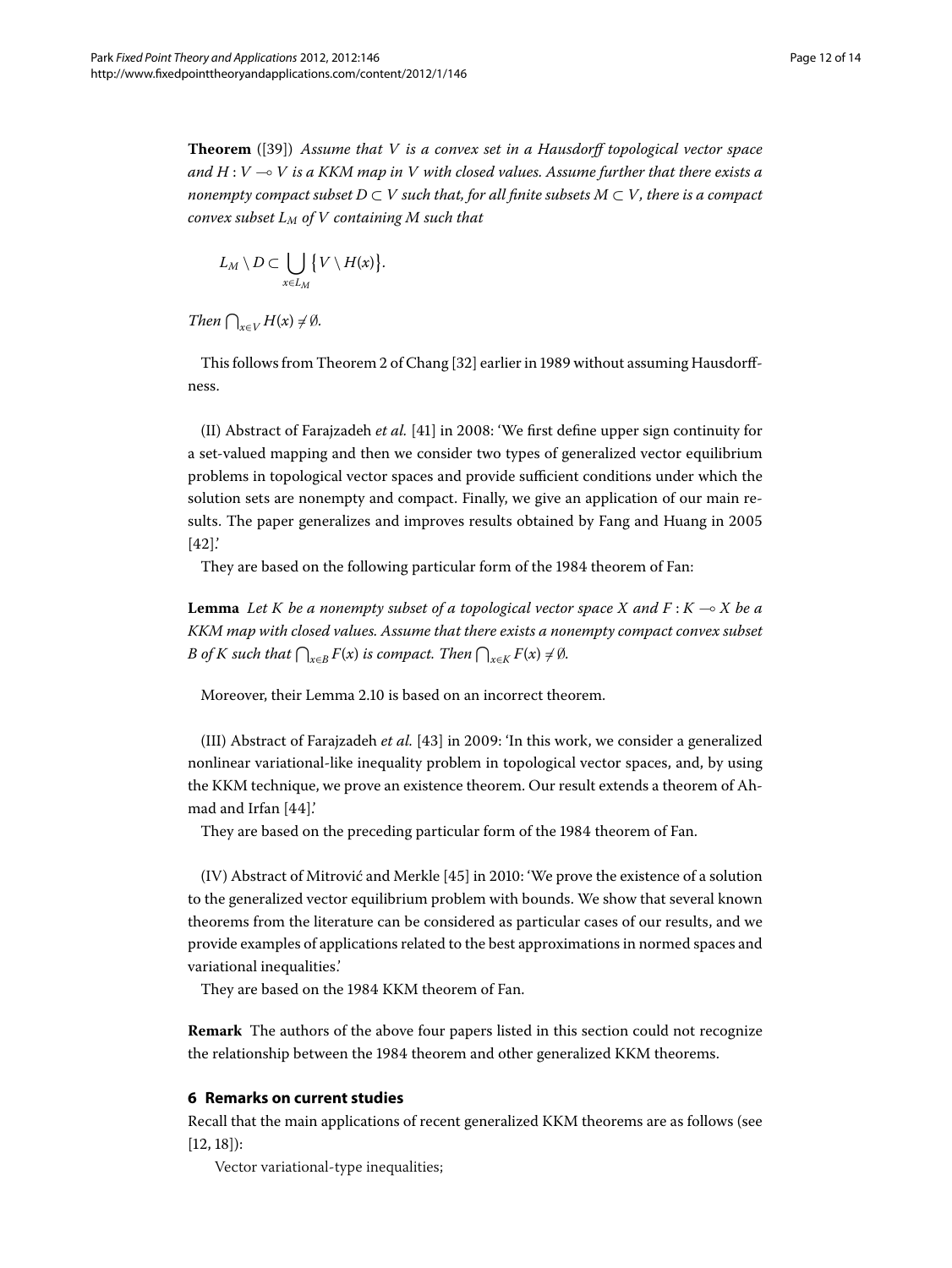Various quasi-equilibrium problems; Eigenvector problems; Set-valued minimax inequality; Fixed point theorems; Generalizations of Nash equilibrium theorem; Variational inclusion problem; Simultaneous nonlinear inequalities problem; Differential inclusion problem; (Vector mixed) quasi-variational inequality; (Vector mixed) quasi-complementarity problem; Traffic network problem; Quasi-monotone vector equilibrium problem; Generalized vector equilibrium problem; Generalized (implicit) vector variational-like inequality; Set equilibrium problem; Set-valued mixed (quasi-)variational inequalities; Variational-hemivariational inequalities.

In 2006-09, we proposed new concepts of abstract convex spaces and the (partial) KKM spaces which are proper generalizations of *G*-convex spaces and adequate to establish the KKM theory; see  $[19-21]$  $[19-21]$  and the references therein. The partial KKM principle for an abstract convex space is an abstract form of the classical KKM theorem. A partial KKM space is an abstract convex space satisfying the partial KKM principle. A KKM space is an abstract convex space satisfying the partial KKM principle and its 'open' version. Now, the KKM theory becomes the study of spaces satisfying the partial KKM principle.

In our work [21[\]](#page-13-7), we clearly derive a sequence of a dozen statements which characterize the KKM spaces and equivalent formulations of the partial KKM principle. We add more than a dozen statements as their applications, including generalized formulations of von Neumann minimax theorem, von Neumann intersection lemma, the Nash equilibrium theorem, and the Fan type minimax inequalities for any KKM spaces. Consequently, [21] unifies and enlarges previously known several proper examples of such statements for particular types of KKM spaces.

#### <span id="page-12-7"></span><span id="page-12-1"></span><span id="page-12-0"></span>**Competing interests**

<span id="page-12-2"></span>The author declares that he has no competing interests.

#### <span id="page-12-4"></span><span id="page-12-3"></span>Received: 26 June 2012 Accepted: 29 August 2012 Published: 12 September 2012

#### <span id="page-12-5"></span>**References**

- 1. Knaster, B, Kuratowski, K, Mazurkiewicz, S: Ein Beweis des Fixpunktsatzes für n-Dimensionale Simplexe. Fundam. Math. 14, 132-137 (1929)
- <span id="page-12-6"></span>2. Park, S: Some coincidence theorems on acyclic multifunctions and applications to KKM theory. In: Tan, K-K (ed.) Fixed Point Theory and Applications, pp. 248-277. World Scientific, River Edge (1992)
- 3. Park, S: Foundations of the KKM theory via coincidences of composites of upper semicontinuous maps. J. Korean Math. Soc. 31, 493-519 (1994)
- 4. Park, S: A brief history of the KKM theory. RIMS Kôkyûroku 1643, 1-16 (2009)
- 5. Fan, K: A generalization of Tychonoff's fixed point theorem. Math. Ann. 142, 305-310 (1961)
- 6. Fan, K: Sur un théorème minimax. C. R. Acad. Sci. Paris Sér. I, Math. 259, 3925-3928 (1964)
- 7. Fan, K: Applications of a theorem concerning sets with convex sections. Math. Ann. 163, 189-203 (1966)
- 8. Fan, K: Extensions of two fixed point theorems of F. E. Browder. Math. Z. 112, 234-240 (1969)
- 9. Fan, K: A minimax inequality and applications. In: Shisha, O (ed.) Inequalities III, pp. 103-113. Academic Press, New York (1972)
- 10. Fan, K: Fixed-point and related theorems for noncompact convex sets. In: Moeshlin, O, Pallaschke, D (eds.) Game Theory and Related Topics, pp. 151-156. North-Holland, Amsterdam (1979)